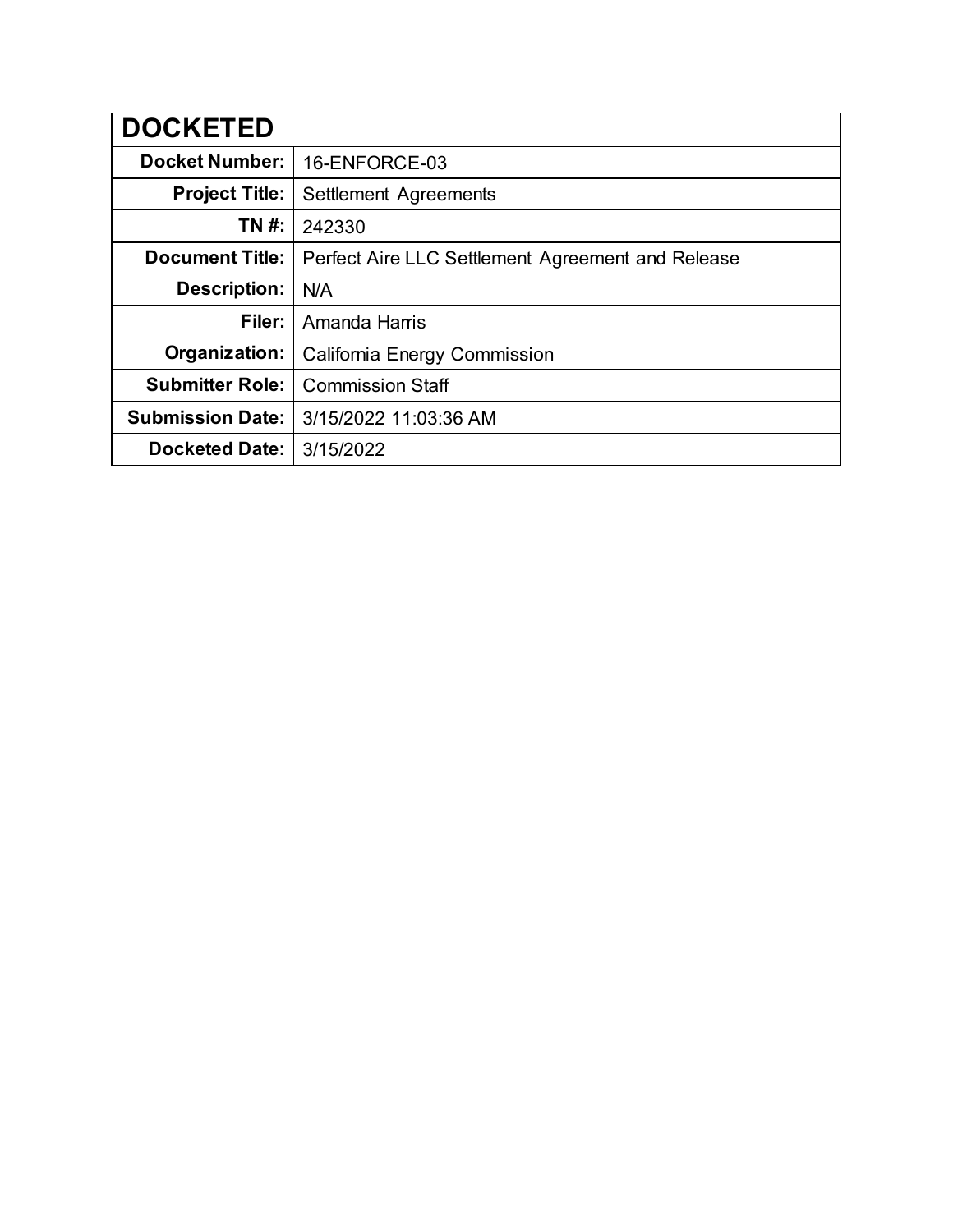# **SETTLEMENT AGREEMENT AND RELEASE**

<span id="page-1-0"></span>This Settlement Agreement and Release (Agreement) is entered into between the California Energy Commission (CEC), with its principal office at 715 P Street, Sacramento, California 95814, and Perfect Aire, LLC (Perfect Aire), with a place of business at 5401 Dansher Road, Countryside, Illinois 60525, collectively referred to as the Parties.

## **I. RECITALS**

(1) CEC's Appliance Efficiency Regulations at California Code of Regulations, Title 20, Article 4, sections 1601-1609 (Appliance Efficiency Regulations),<sup>1</sup> set forth the requirements to sell or offer for sale regulated appliances in California. The pertinent requirements include:

- Testing: The appliance is tested as required in section 1603, using the applicable test method set forth in section 1604.
- Efficiency: The appliance meets the required efficiency standards set forth in sections 1605.2 or 1605.3.
- Marking: The appliance is correctly marked and labeled as required under section 1607.
- Certification: The appliance is certified to CEC and appears in CEC's most recent Modernized Appliance Efficiency Database System (MAEDbS) as required under section 1606.

(2) CEC's enforcement authority includes the removal of non-complying appliances from MAEDbS, as set forth in section 1608, and the issuance of administrative civil penalties under section 1609.

(3) Perfect Aire manufactures and distributes several models of room air conditioners, dehumidifiers, portable air conditioners, microwaves, and refrigerator-freezers that it sells or offers for sale in California, either directly or through retailers or distributors.

(4) Perfect Aire room air conditioners, dehumidifiers, portable air conditioners, microwaves, and refrigerator-freezers are subject to the testing, efficiency, marking, and certification requirements for these appliance classes as described in paragraph I(1) above.

(5) From July 2015 to June 2021, Perfect Aire sold or offered for sale through retailers or distributors room air conditioners, dehumidifiers, portable air conditioners, microwaves, and refrigerator-freezers in California, that were not listed in MAEDbS as required in section 1606.

<sup>&</sup>lt;sup>1</sup> All references are to California Code of Regulations, Title 20, Article 4, unless otherwise specified.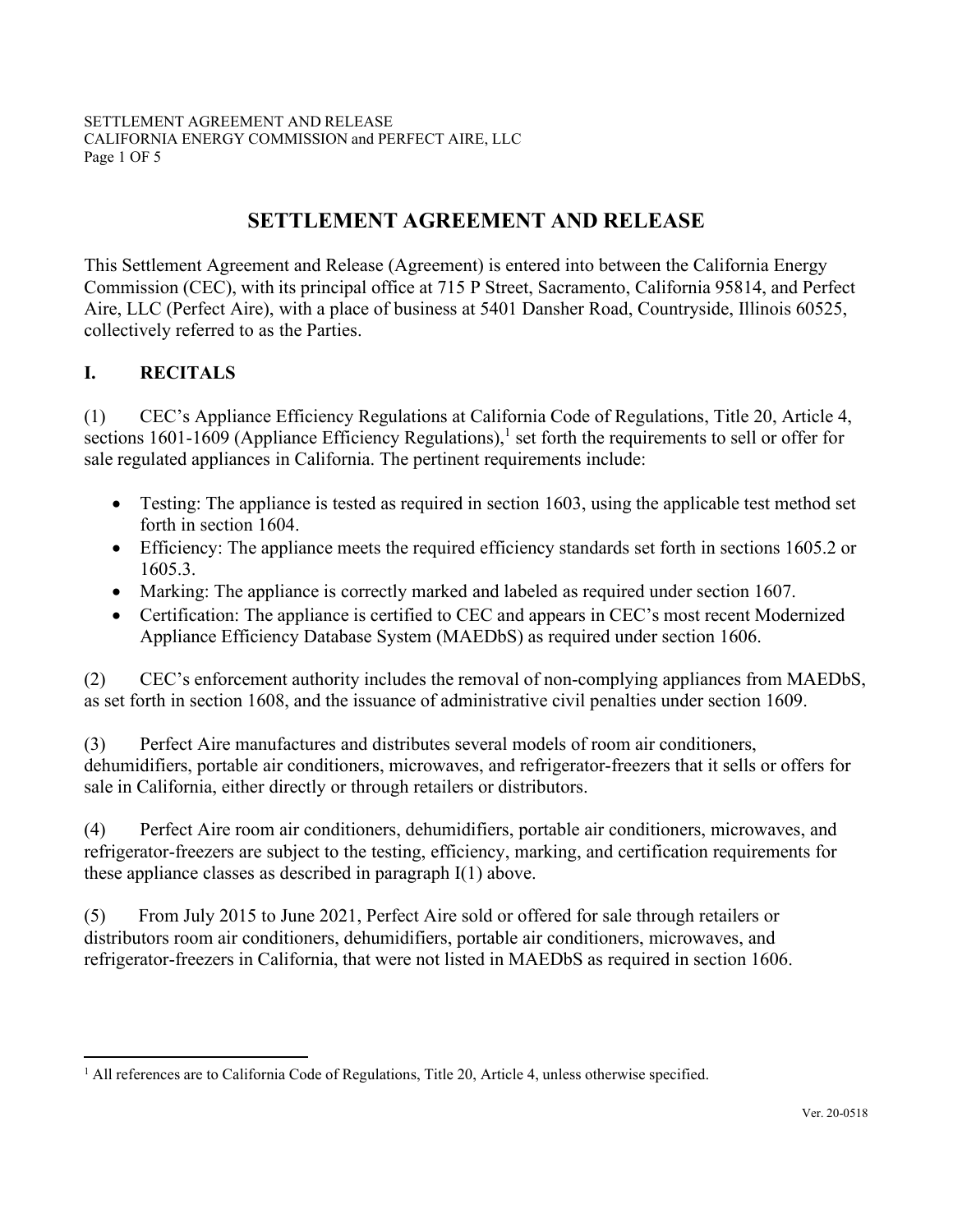#### SETTLEMENT AGREEMENT AND RELEASE CALIFORNIA ENERGY COMMISSION and PERFECT AIRE, LLC Page 2 OF 5

(6) Based on the above Recitals, CEC, through adjudication, could impose penalties for each violation alleged, obtain injunctive relief to prohibit Perfect Aire from continuing to sell or offer for sale, non-compliant appliances in California, and take any other enforcement action as allowed by law.

(7) Section 1609(b)(3) and California Public Resources Code section 25402.11(a)(2) identify the following factors CEC shall consider when determining the amount of an administrative civil penalty:

- The nature and seriousness of the violation.
- The persistence of the violation, meaning a responsible person's history of past violations of the Appliance Efficiency Regulations over the previous seven years.
- The number of violations arising from the course of conduct that is subject of the enforcement proceeding.
- The length of time over which the violation occurred.
- The willfulness of the persons responsible for the violation.
- The harm to consumers and to the state that resulted from the amount of energy wasted due to the violation.
- The number of persons responsible for the violation.
- The efforts of the persons responsible for the violation to correct the violation prior to initiation of an enforcement action by CEC.
- The cooperation, by the persons responsible for the violation, with CEC during its investigation.
- The assets, liabilities, and net worth of the persons responsible for the violation. This information will be considered to reduce the administrative civil penalty amount, should a responsible person or persons elect to provide asset, liability, and net worth documentation to the Executive Director to demonstrate that a reduction in a penalty amount is necessary to avoid an undue burden.

(8) Penalties must be set at levels sufficient to deter violations. In developing this Agreement CEC considered the facts of the case and applied the above factors to determine an appropriate settlement. Further, in this case Perfect Aire cooperated with CEC in the investigation notifying retailers and halting sales on non-compliant units; providing CEC staff with sales data of non-compliant units; and promptly testing and certifying units. The efforts by Perfect Aire saved CEC time and resources in investigating the violations and minimized the impacts on the competitive business environment in California, from the non-compliant units.

(9) Perfect Aire is willing to enter into this Agreement solely for the purpose of settlement and resolution of this matter with CEC without making any admission of liability. CEC accepts this Agreement in termination of this matter. Accordingly, the Parties agree to resolve this matter completely by means of this Agreement, without the need for adjudication.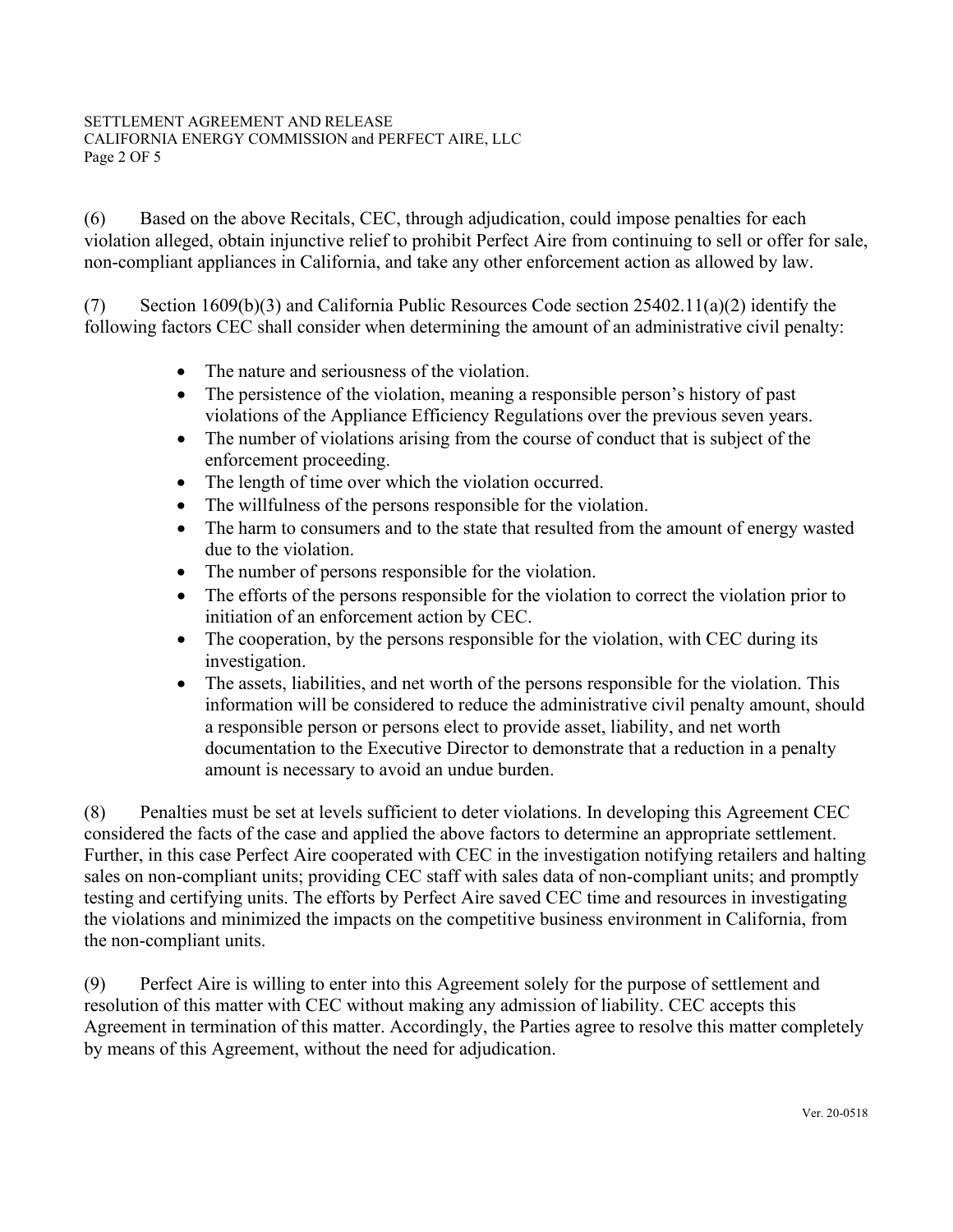## **II. TERMS AND RELEASE**

In consideration of the Recitals listed above which are incorporated into this section by reference, and the mutual agreements set forth below, CEC and Perfect Aire agree as follows:

(1) This Agreement covers the following Perfect Aire room air conditioners, dehumidifiers, portable air conditioners, microwaves, and refrigerator-freezer models:

Room Air conditioners:

| AW5005M | <b>5SAC10000</b> | LAW10005E                                      | MAW11505E   2PAHP18002   AW6005E |           |  |
|---------|------------------|------------------------------------------------|----------------------------------|-----------|--|
|         |                  | 1AW15000E   2PAHP12002   3PATW14002   AW11505E |                                  | 1AW24000E |  |

Dehumidifiers:

| 1PACD150   1PAD8   1PEDP70   AH7011   AH3011   4PAD30   3PAD30   1PED50   AH5011 <sub>1</sub> |  |  |  |  |  |  |  |  |
|-----------------------------------------------------------------------------------------------|--|--|--|--|--|--|--|--|
|-----------------------------------------------------------------------------------------------|--|--|--|--|--|--|--|--|

Portable Air Conditioners:

PORT10000A | PORTHP14000 | PORT8000 | AP12018 | AP10018

Microwaves:

| 2WSSM11 1PPMB13 2WWM07 1PMW13 |  |  |
|-------------------------------|--|--|
|-------------------------------|--|--|

Refrigerator-Freezers:

1AW1BF17A 1AW1BF27A 1AW1BF33A 1AW1SLF44A

(2) For selling or offering for sale in California, product types identified in paragraph I(5), whose model numbers are identified in paragraph II(1) that were not certified to MAEDbS as required by section 1606, and, in consideration of the factors listed in paragraph I(7) and I(8) above,

Perfect Aire shall pay as an administrative civil penalty the total sum of \$23,000.00 by electronic transfer to CEC by March 1, 2022. Banking information and instructions necessary to complete the electronic transfer shall be provided by CEC.

(3) Perfect Aire also agrees to take each of the following actions for any and all regulated appliance it will sell or offer for sale in California:

- a. Test all basic models, utilizing the applicable test method, to ensure conformance with the Appliance Efficiency Regulations.
- b. Certify all basic models in MAEDbS, and ensure listings are kept current and up to date.
- c. Add the required marking to the unit.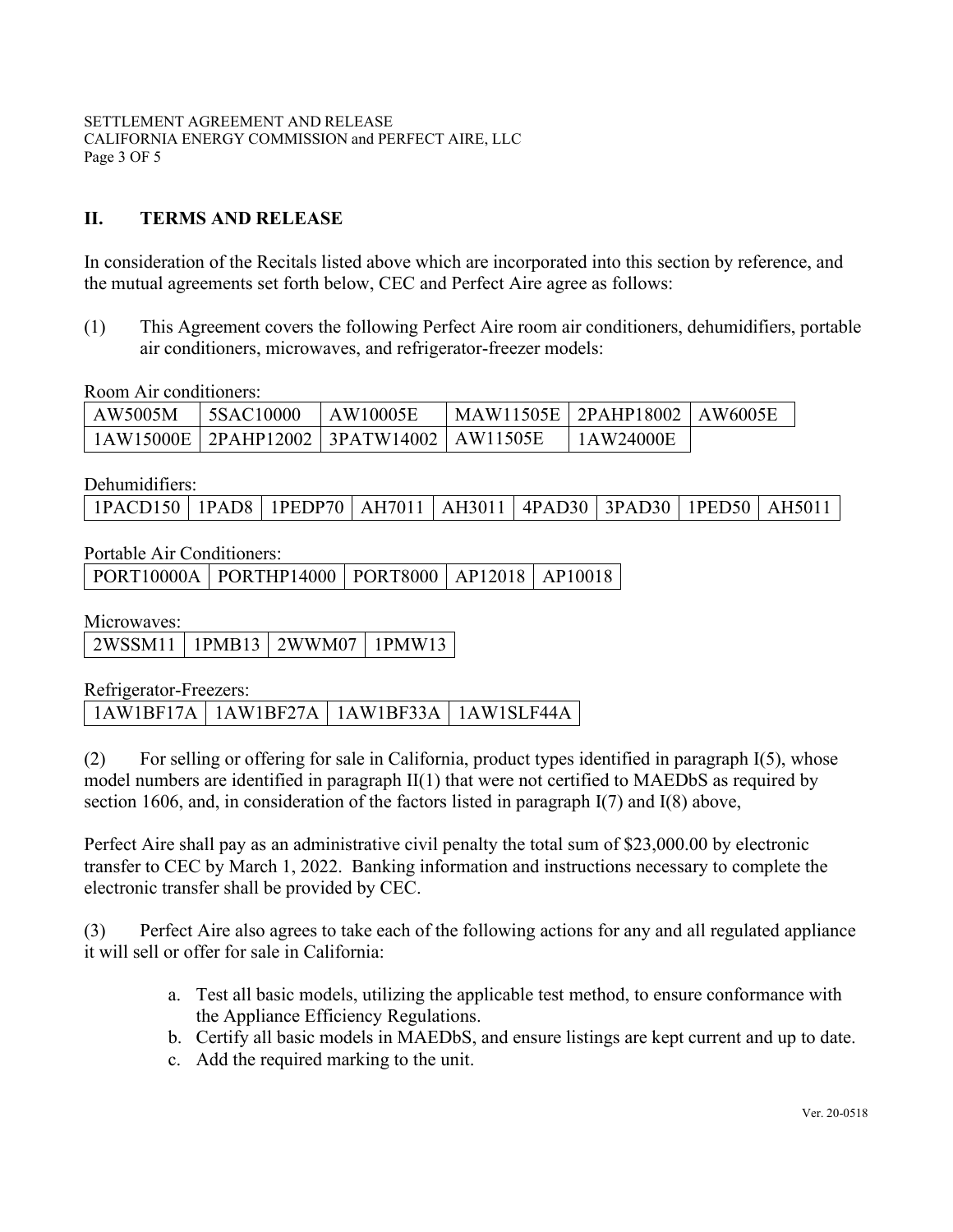(4) This Agreement shall apply to and be binding upon Perfect Aire and its principals, officers, directors, receivers, trustees, employees, successors and assignees, subsidiary and parent corporations, and upon CEC and any successor agency that may have responsibility for and jurisdiction over the subject matter of this Agreement.

(5) In consideration of the payment specified above, CEC hereby releases Perfect Aire and its parent corporation, principals, directors, officers, agents, employees, shareholders, subsidiaries, predecessors, and successors from any and all claims for violations of section 1608 (efficiency, marking, certification), relating to the time frame and appliances identified in paragraph I(5), whose model numbers are identified in paragraph II(1).

(6) This Agreement constitutes the entire agreement and understanding between CEC and Perfect Aire concerning the claims and settlement in this Agreement, and this Agreement fully supersedes and replaces any and all prior negotiations and agreement of any kind or nature, whether written or oral, between CEC and Perfect Aire concerning these claims.

(7) No agreement to modify, amend, extend, supersede, terminate, or discharge this Agreement, or any portion thereof, shall be valid or enforceable unless it is in writing and signed by all Parties to this Agreement.

(8) Perfect Aire further agrees that if the subject matter of this Agreement comes before CEC in an administrative adjudication, neither any member of CEC, nor the Executive Director, shall be disqualified because of prior consideration of this Agreement

(9) Each Party to this Agreement has reviewed the Agreement independently, has had the opportunity to consult counsel, is fully informed of the terms and effect of this Agreement, and has not relied in any way on any inducement, representation, or advice of any other Party in deciding to enter into this Agreement.

(10) This Agreement shall be interpreted and enforced in accordance with the laws of the State of California, without regard to California's choice of law rules. Any litigation arising out of or related to this Agreement shall be filed in the Superior Court of California, County of Sacramento.

(11) Each provision of this Agreement is severable, and in the event that any provision of this Agreement is held to be invalid or unenforceable, the remainder of this Agreement remains in full force and effect.

(12) The failure of any Party to enforce any provision of this Agreement shall not be construed as a waiver of any such provision, nor prevent such Party thereafter from enforcing such provision or any other provision of this Agreement.